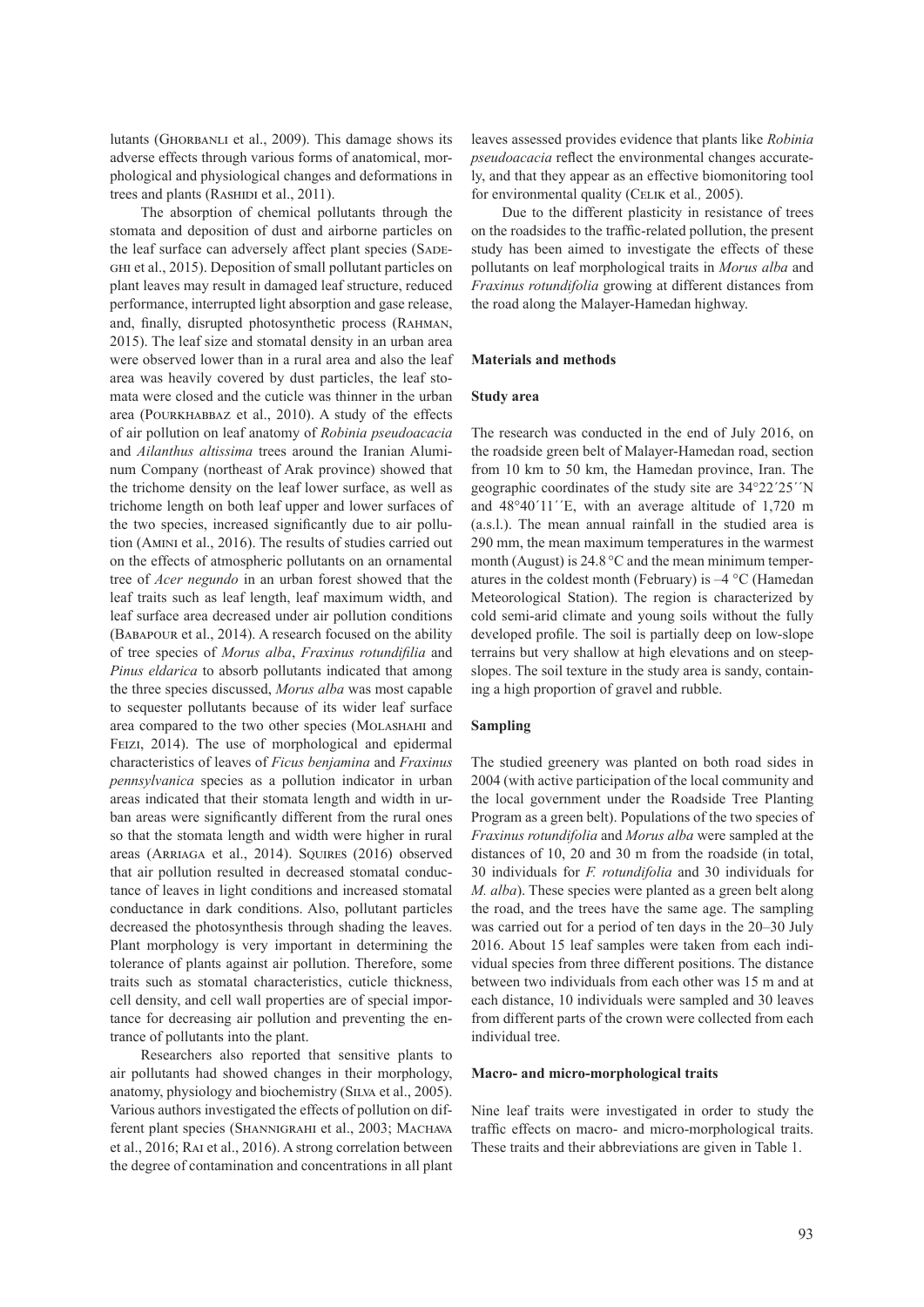Table 1. Traits studied for leaf

| Row | Morphological traits | Scale             | Abbreviation |
|-----|----------------------|-------------------|--------------|
| 1   | Leaf length          | Cm.               | LL.          |
| 2   | Leaf teeth           | Number            | T            |
| 3   | Leaf width           | Cm                | LW           |
| 4   | Petiole length       | Cm                | PI.          |
| 5   | Number of veins      | Number            | V            |
| 6   | Number of leaves     | Number            | N            |
| 7   | Stomata length       | Micrometer        | SL           |
| 8   | Stomata width        | Micrometer        | SW           |
| 9   | Stomata area         | Square micrometer | SА           |

The leaf dimensions representing leaf length, leaf width and petiole length were measured by photography and by applying of an Image Tools software. For assessing the stomatal traits, five leaves were sampled from each training  $\sum_{n=1}^{\infty}$  *Franciscus of the staggest* tree. To measure the dimensions of the stomata (length  $\sigma$ <sub>are c</sub> and width), the leaves were first placed in boiling water  $\frac{1}{10}$  stomata for 10 minutes, and very thin specimens were separated runtion in phot from lower epidermis layer, using a cutter, and then they  $\frac{1}{2}$  in growth (GHO were inserted between a slide and a cover slip. Stomatal ported that trafi parameters such as stomatal length and width were mea-<br>and stomatal da sured using an Image tools software. Stomata micrographs permeability as v were also prepared by applying electron microscopy. To  $\epsilon$  ive plant species  $\frac{d}{dt}$  do this, sub-samples from the lower surface of the leaves  $\frac{d}{dt}$  cies environment were prepared with a cutter (Blade). The epidermal samples were assessed by light microscopy (LM) and photos were taken with  $40\times$  lens from stomata. An image Tools software (version 2.0) was used for stomata morphometric measurements (PARIDARI et al., 2012).  $\frac{1}{2}$  were inserted between a side and a cover sitp. Stomatar sported that traffice

Leaf plasticity is the potential or capacity of a plant to respond to its environmental conditions. The total plasticity (Pl) was calculated using equation  $(1)$ :  $\frac{1}{2}$  number of le

$$
P_l = I - (x/X),\tag{1}
$$

where *x* and *X* are the minimum and maximum values for trees which is each parameter (BRUSCHI, 2003).

### **Statistical analysis**

The normality of the data was assessed according to Kolmogorov-Smirnov; to evaluate the homogeneity of variances the Leven test was applied. One-way ANOVA was used to compare the means, and Duncan test was applied to compare the means of the parameters at different distances from the roadside. Due to the large volume of data, multivariate analysis, principal component analysis (PCA) was applied to generate uncorrelated morphological axis. By applying principal component analysis, the most important influencing components and the maximum variance were extracted. Finally, discriminate analysis was used in order to confirm the accuracy of the grouping and to determine the relationship between the data as well as to identify the most important data creating differences in the groups.

#### **Leaf macromorphological traits**

Trees acting as an absorbent of bio-contaminants can filter the toxic and harmful substances through the surface of their leaves and roots, which results in changes in the size of leaves during this process (SQUIRES, 2016). The results of this research have confirmed that both investigated species, *F. rotundifolia* and *M. alba* show a significant increase in the size of their leaves (LL and LW) and stomata (SW, SL and SA) with increasing distance from the road (Table 2). These findings confirm the results presented by SEYYEDNEZHAD et al. (2013), IANOVICI et al. (2011) and LAGHARI and ZAIDI  $(2013)$ , who suggest that air pollutants could reduce growth in plants by changing their morphological traits. Morphological changes occurring in plants are often accompanied by decreasing leaf area and increasing stomata number per unit area, which can lead to disruption in photosynthetic activity and thereby a decrease in growth (GHORBANLI et al., 2009). Many authors have reported that traffic-induced polluted conditions lead to leaf and stomatal damage, early aging, decrease in membrane permeability as well as reduced growth and yield in sensitive plant species (Tiwari et al., 2006). In some tree species, environmental factors can act more significantly by influencing their leaf morphology compared to genetic factors; for example, the number of leaf teeth increases with decreasing air temperature (ROYER et al., 2009; ZARAFshar et al., 2009; Paridari et al., 2012). In this study, the number of leaf teeth (T) in both species – *F. rotundifolia*  and *M. alba* decreased with increasing distance from the roadside (Table 2). GHORBANLI et al. (2009) report that the number of leaf teeth (T) was significantly influenced by changes in temperature, and that traffic-induced pollution  $r_i^{-1} = 1 - (x/\lambda)$ , (1) could affect the number of leaf teeth and veins, so that the trees near the roadside area experience more changes and stress, which is responded by more active defensive mechanism. This also follows from our observations, according to which the N and V number of two evaluated species were sensitive to environmental stresses such as pollution caused by machine traffic. In general, the findings of this study correspond to the results about the changes in the leaf area and the number of leaf serrations in *Acer saccharum*, leaf area in *Ginkgo biloba* (Sianping et al., 2009), petiole length (PL) in *Parrotia persica* (YOUSEFZADEH et al., 2009), petiole length (PL) and number of leaf teeth (T) in *Celtis australis* (ZARAFSHAR et al., 2010) and leaf traits in *Tilia begonifolia* (YOUSEFZADEH et al., 2011; AK-HONDNEZHAD et al., 2010). According to the results, it was found that in both species the stomata dimensions (SL, AW) increased significantly with increasing distance from the road, indicating the negative impact of pollutants on the stomata dimensions. This finding was consistent with the results of Raina and Sharma (2006), Raina and Bala (2007), Akbarian et al. (2011), and Rai (2016); who report significantly reduced leaf stomata size (SL, SW) in plant species exposed to pollution. As Raina and Bala  $\frac{1}{2}$   $\frac{1}{2}$   $\frac{1}{2}$   $\frac{1}{2}$   $\frac{1}{2}$   $\frac{1}{2}$   $\frac{1}{2}$   $\frac{1}{2}$   $\frac{1}{2}$   $\frac{1}{2}$   $\frac{1}{2}$   $\frac{1}{2}$   $\frac{1}{2}$   $\frac{1}{2}$   $\frac{1}{2}$   $\frac{1}{2}$   $\frac{1}{2}$   $\frac{1}{2}$   $\frac{1}{2}$   $\frac{1}{2}$   $\frac{1}{2}$   $\frac{1}{2}$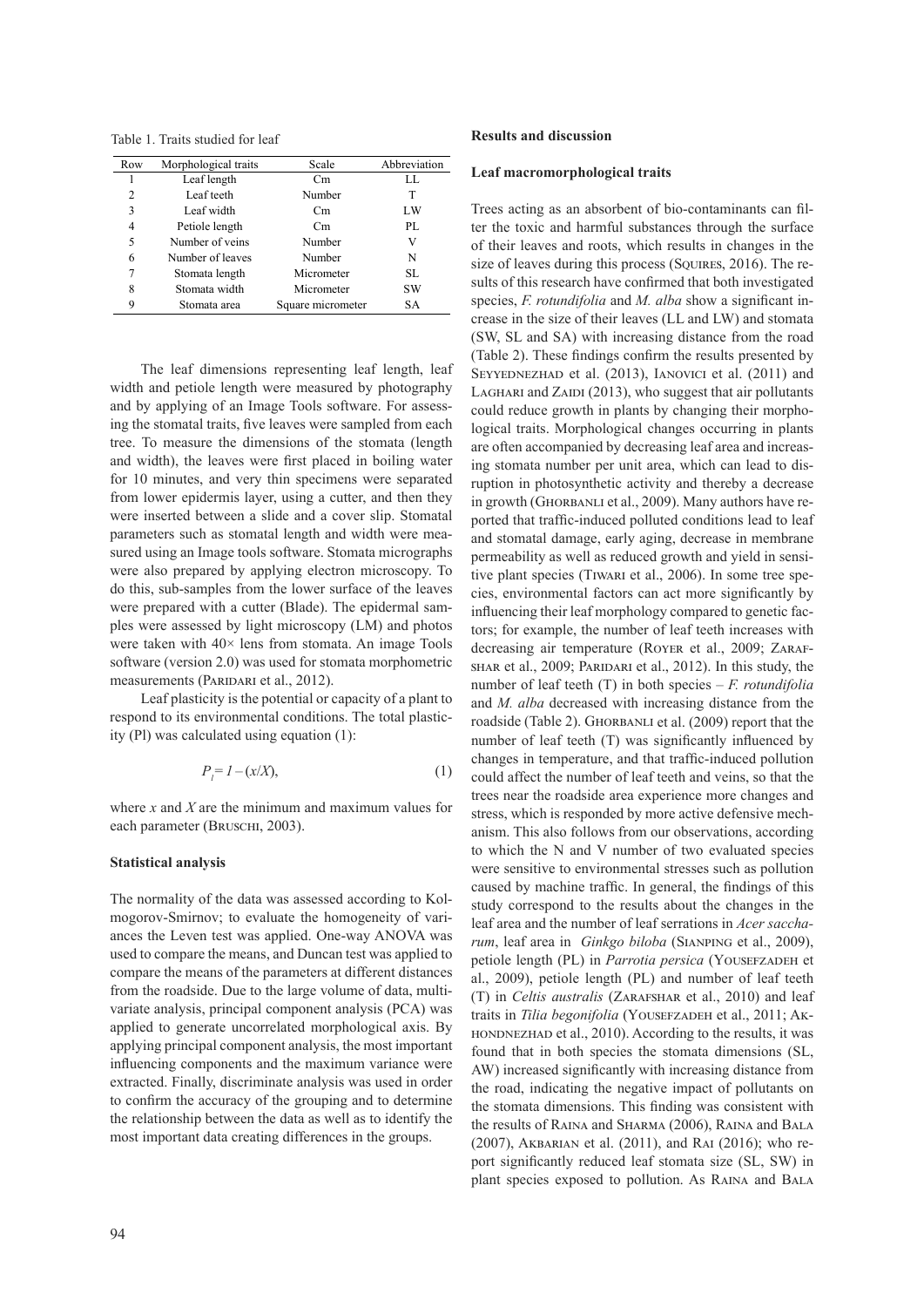(2011) stated, reduced SL and SW in polluted areas is a defensive mechanism against the effects of air pollutants on plant physiological activities such as photosynthesis. Stomata with smaller dimensions (SL, SW) are more adaptable to environmental conditions. Gostin (2009) reported that the number of epidermal cells increased significantly in polluted areas, while stomata size (SL, SW), as well as the size of epidermal cells, decreased at the same time. In general, environmental conditions and the associated microclimate affect the leaf quantitative traits.

In this study, the trees were classified in groups according their 10, 20 and 30 distance from the road, the discriminate analysis proved this grouping accuracy for *F. rotundifolia* at a percentage level of 74.8%. In the case of *M. alba,* 79.5% of trees were classified correctly according to their three distances from the road (Table 3). The separation and grouping of individuals trees from each other in terms of morphological traits was well performed. In gen-<br>related to the second compone eral, we can conclude that the diversity of environmental conditions factors induces changes to the plant morphology (Ianovici et al., 2011).

The principal component analysis working with morphological traits of *F. rotundifolia* showed that the first and second principal components accounted for 50.12% and 22.73 % of the total variation, respectively (Table 4). The values of leaf p All the characters contributed negatively to the first component. The number of veins (–0.4937), stomatal area (–0.4208) and stomatal length (–0.3877) contributed more to the variation. In the second component, the characters contributing to the component included the number of veins (V), number of leaves (N), stomatal length (SL), stomatal width (SW), and stomatal area (SA) contributed to the second component negatively, while LL and LW, et al. (2012). voiking w יי.

PL and T were positively correlated with the second component. The highest correlation was observed for the leaf length (0.6078) (Table 4). The distribution of tree individuals based on the first two axes showed that the individuals in *F. rotundifolia* population at the three distances were well separated (Fig. 1).

The results of principal component analysis working with the leaf macro-morphological traits in *M. alba* indicated that the first two main PCAs were extracted from the complicated components, the total cumulative variance of these two factors amounted to 62.12% and these components had eigenvalues >1. The PCA grouped the estimated morphological traits variables into two main components: PCA1 accounting for about 43.6% of the variation and PCA2 for 18.52% (Table 5). All the traits contributed negatively to the first component, and LL, LW and PL contributed more to the variation.

tributed negatively to the second component. LW, T, V and SW contributed positively to the third component. The number of leaf teeth (T), was also positively correlated to the second component. The stomatal width con-

The distribution of individual trees along the coor-<br>The distribution of individual trees along the coor-I The distribution of marvidual rices along the cool-<br>t analysis working with mor-<br>dinate axis based on the first two axes showed that in the *difolia* showed that the first *M. alba* population, the individuals were well separated  $\frac{2}{3}$  Leaf width Cm LW  $\frac{2}{3}$  Cording to the three related distances (Fig. 2).

 $\frac{4}{2}$  Petiod Countries (1996).<br>
The values of leaf plasticity were calculated for all  $\frac{1}{2}$  and  $\frac{1}{2}$  (Table 4).<br>d negatively to the first comns (-0.4937), stomatal area est mean plasticity values in *F. rotundifolia* were recorded  $h(-0.3877)$  contributed more for the T (P = 0.86) and V (P = 0.54), respectively. Leaf ond component the charac-<br>plasticity values of the number of leaf teeth in *F. rotundi*-<sub>b</sub> state component, the character is the same of  $\frac{1}{\pi}$  folia was not consistent with the results of EspahBodi et al. (2006). In contrast, the results of the variability of the number of veins were consistent with the results of FALLAH et al. (2012).

Table 2. Morphological traits (Mean  $\pm$  SE) *Fraxinus rotundifolia* and *Morus alba* 

| Traits       |                                | Fraxinus rotundifolia        |                            |                              | Morus alba                |                                |
|--------------|--------------------------------|------------------------------|----------------------------|------------------------------|---------------------------|--------------------------------|
|              | Distance from road (m)         |                              |                            | Distance from road (m)       |                           |                                |
|              | 10                             | 20                           | 30                         | 10                           | 20                        | 30                             |
| LL           | $3.47 \pm 0.7$ °               | $4.10 \pm 0.71$ <sup>a</sup> | $4.51 \pm 0.95^{\text{a}}$ | $4.51 \pm 0.95$ <sup>c</sup> | $4.8 \pm 0.88^b$          | $6.29 \pm 0.93$ <sup>a</sup>   |
| LW           | $1.43 \pm 0.25$ °              | $1.64 \pm 0.28^b$            | $1.87 \pm 0.42^{\text{a}}$ | $1.87 \pm 0.42$ <sup>c</sup> | $3.53 \pm 0.67^{\rm b}$   | $4.24 \pm 0.77$ <sup>a</sup>   |
| PL           | $3.04 \pm 0.51^{\rm b}$        | $4.06 \pm 0.78$ <sup>a</sup> | $4.24 \pm 0.9^{\rm a}$     | $4.24 \pm 0.9^b$             | $1.31 \pm 0.30^b$         | $1.65 \pm 0.24^{\circ}$        |
| <sup>T</sup> | $97.61 \pm 29.21$ <sup>a</sup> | $96.17 \pm 37.39^a$          | 91.5 $\pm$ 41 <sup>c</sup> | $91.5 \pm 41^a$              | $48.05 \pm 13.53^{\rm b}$ | $44.51 \pm 16.51$ <sup>c</sup> |
| V            | $52.26 \pm 12.02^{\text{a}}$   | $49.41 \pm 13.39^{\circ}$    | $44.74 \pm 13.09^{\rm b}$  | $44.74 \pm 13.09^{\circ}$    | $12.95 \pm 2.23^{\rm b}$  | $14.54 \pm 3.21^{\circ}$       |
| SL.          | $22.74 \pm 2.24^c$             | $27.99 \pm 2.51^{\rm b}$     | $29.83 \pm 7.8^{\circ}$    | $29.83 \pm 7.8$ <sup>b</sup> | $21.39 \pm 2.07^{\rm b}$  | $27.01 \pm 28.99^{\rm a}$      |
| <b>SW</b>    | $18.51 \pm 3.23^b$             | $22.21 \pm 2.54^{\circ}$     | $23.58 \pm 2.56^{\circ}$   | $23.58 \pm 2.56^b$           | $16.14 \pm 1.70^b$        | $17.85 \pm 1.68^{\circ}$       |
| SA           | $384 \pm 95^{\rm b}$           | $575 \pm 85^{\circ}$         | $624 \pm 95^{\circ}$       | $624 \pm 95^{\rm b}$         | $281 \pm 56^{\rm b}$      | $357 \pm 60^{\circ}$           |

Different letters: significantly different at 5%. Different letters: significantly different at 5%.

Table 3. Results of discriminant analysis in two species of *F. rotundifolia and M. alba* Table 3. Results of discriminant analysis in two species of *F. rotundifolia and M. alba*

|                                                 | <i>Fraxinus rotundifolia</i> |      |      |      | Morus alba |      |  |
|-------------------------------------------------|------------------------------|------|------|------|------------|------|--|
| Distance from road side                         |                              |      |      |      |            |      |  |
| $10 \text{ m}$ (group 1)                        | 94.4                         | 5.6  |      | 77.5 | 22.5       |      |  |
| $20 \text{ m}$ (group 2)                        | 7.2                          | 65.2 | 27.5 | 14.5 | 76.8       | 8.7  |  |
| $30 \text{ m}$ (group 3)                        | $\overline{1.4}$             | 34.3 | 64.3 | 2.9  | 12.9       | 84.3 |  |
| Grouping accuracy percentage of each<br>species | 94.4                         | 65.2 | 64.3 | 77.5 | 76.8       | 84.3 |  |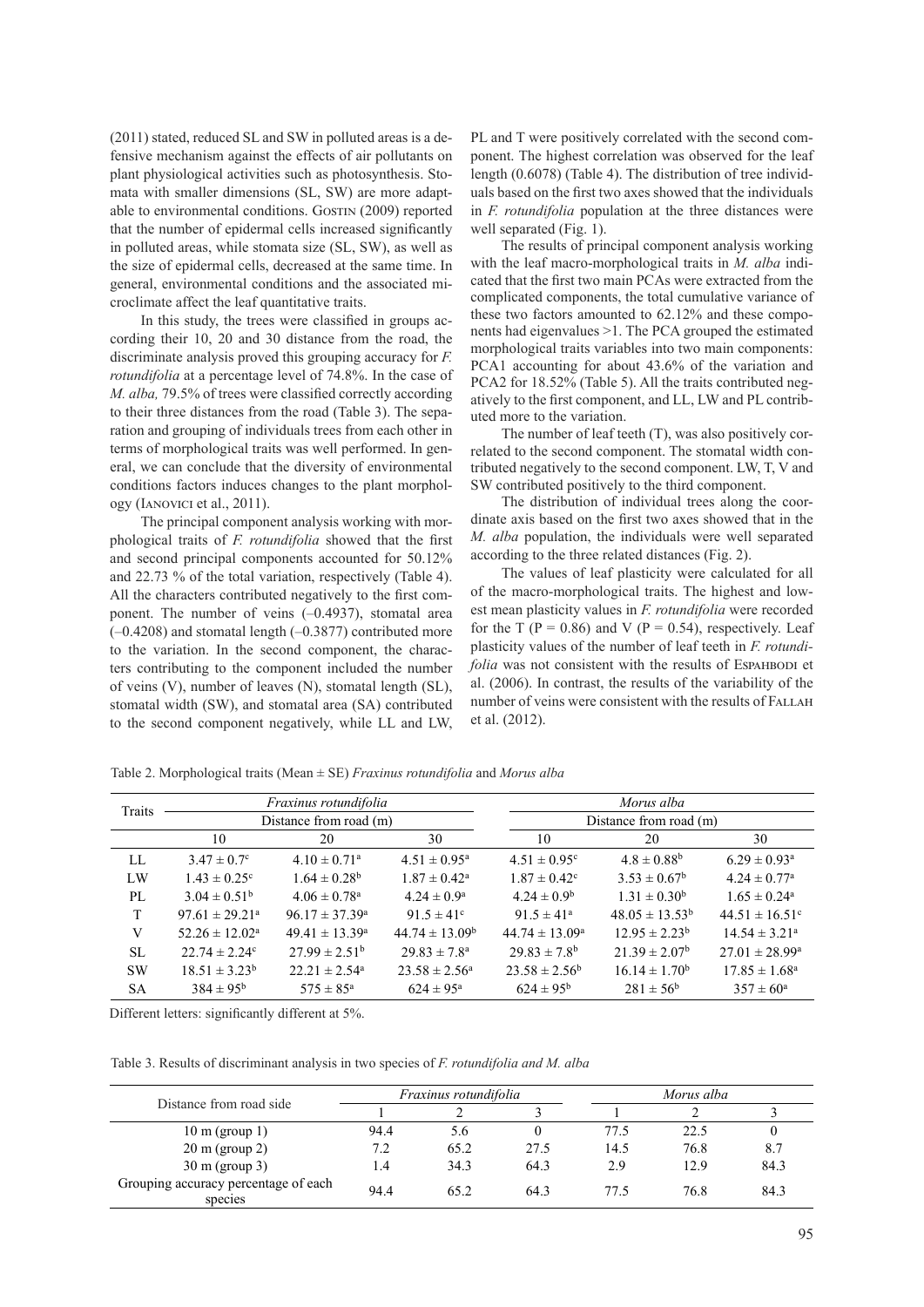| Traits           | Factor 1  | Factor 2  | Factor 3  | Factor 4  | Factor 5  |
|------------------|-----------|-----------|-----------|-----------|-----------|
| LL               | $-0.3697$ | 0.3270    | 0.2459    | 0.7028    | 0.4003    |
| LW               | $-0.299$  | 0.6078    | $-0.2825$ | $-0.1032$ | $-0.5085$ |
| PL               | $-0.3787$ | 0.2424    | 0.1993    | $-0.6787$ | 0.476     |
| T                | $-0.0852$ | 0.0513    | 0.2568    | 0.1181    | $-0.1738$ |
| V                | $-0.4937$ | $-0.1871$ | 0.4519    | $-0.1061$ | $-0.0631$ |
| N                | $-0.4640$ | $-0.0163$ | $-0.7205$ | 0.0599    | 0.4122    |
| SL               | $-0.3877$ | $-0.4791$ | $-0.0683$ | 0.0158    | 0.1546    |
| <b>SW</b>        | $-0.41$   | $-0.3632$ | $-0.1071$ | 0.0716    | $-0.3524$ |
| <b>SA</b>        | $-0.4208$ | $-0.2560$ | $-0.1212$ | $-0.0237$ | $-0.0497$ |
| Variance $(\% )$ | 50.128    | 22.73     | 11.19     | 5.22      | 4.42      |

Table 4. The first five factors extracted in the PCA based on macro-morphological traits of Fraxinus rotundifolia

Table 5. The first six factors extracted in the PCA based on macro-morphological traits of *Morus alba* Table 5. The first six factors extracted in the PCA based on macro-morphological traits of *Morus alba*

| SА                     | $-0.4208$                                                                                             | $-0.2560$        |                                                          | $-0.1212$                                                     | $-0.0237$       | $-0.0497$ |
|------------------------|-------------------------------------------------------------------------------------------------------|------------------|----------------------------------------------------------|---------------------------------------------------------------|-----------------|-----------|
| Variance (%)           | 50.128                                                                                                | 22.73            |                                                          | 11.19                                                         | 5.22            | 4.42      |
|                        | Table 5. The first six factors extracted in the PCA based on macro-morphological traits of Morus alba |                  |                                                          |                                                               |                 |           |
| Traits                 | Factor 1                                                                                              | Factor 2         | Factor 3                                                 | Factor 4                                                      | Factor 5        | Factor 6  |
| ${\rm LL}$             | $-0.4844$                                                                                             | 0.2596           | $-0.0264$                                                | $-0.1484$                                                     | $-0.0885$       | $-0.4106$ |
| LW                     | $-0.4803$                                                                                             | 0.2471           | 0.0373                                                   | $-0.174$                                                      | $-0.2228$       | $-0.3187$ |
| $\mathbf{P}\mathbf{L}$ | $-0.4512$                                                                                             | 0.3224           | $-0.0277$                                                | $-0.0131$                                                     | $-0.0817$       | 0.8190    |
| T                      | $-0.0545$                                                                                             | 0.2591           | 0.7706                                                   | 0.0920                                                        | 0.5501          | $-0.0658$ |
| V                      | $-0.0011$                                                                                             | $-0.4341$        | 0.5939                                                   | $-0.3942$                                                     | $-0.5147$       | 0.1398    |
| N                      | $-0.2071$                                                                                             | $-0.3546$        | $-0.2228$                                                | $-0.6814$                                                     | 0.5492          | 0.0513    |
| SL                     | $-0.3599$                                                                                             | $-0.4588$        | 0.0323                                                   | 0.4369                                                        | 0.2377          | 0.1006    |
| SW                     | $-0.4009$                                                                                             | $-0.4193$        | $-0.0014$                                                | 0.3585                                                        | $-0.1007$       | $-0.1503$ |
| SA                     | 3.488                                                                                                 | 1.482            | 1.238                                                    | 0.986                                                         | 0.476           | 0.194     |
| Variance (%)           | 43.6                                                                                                  | 18.52            | 15.478                                                   | 12.319                                                        | 5.593           | 2.431     |
|                        | $6.00*$                                                                                               |                  |                                                          | 20                                                            | 30              |           |
|                        | $4.00 -$<br>$2.00 +$                                                                                  | $^{\rm oo}_{10}$ | $^{10}_{\circ}$ $^{10}_{\circ}$<br>10<br>$_{\circ}^{10}$ | 10<br>$\sigma$ <sup>10</sup><br>10<br>$\circ$<br>$\circ^{10}$ |                 |           |
|                        | Axis 1                                                                                                | 20               | 20                                                       |                                                               | $_{\rm o}^{10}$ |           |



Fig. 1. Distribution of trees according to the two first components of the PCA in *Fraxinus rotundifolia* Fig. 1. Distribution of trees according to the two first components of the PCA in *Fraxinus rotundifolia.*

In case of *M. alba*, PL and SL showed the highest ( $P =$ 0.80) and lowest ( $P = 0.52$ ) plasticity, respectively (Fig. 3). The results of PL were different from FALLAH et al. (2012), but these results confirm the results of Sack et al. (2003), YOUSEFZADEH et al. (2009), GHORBANLI et al. (2009) and ZHU et al. (2012). It seems that each plant has its own plasticity-related strategy because there have been presented different reports for different species. The leaves of trees with high adaptability and wide distribution can easily react to environmental conditions changes (e.g. light and temperature)

(Markesteijn et al., 2007; Lusk et al., 2008). In general, the number of veins (V) and stomatal dimensions (SL, SW) has minimal plasticity, and stomatal density and leaf dimensions have the highest variability (ZHU et al., 2012). ZHU et al. (2012) found that the vein density was less sensitive to environmental changes, and these authors also report that the vein trait was a protected trait. In general, different environments, and consequently different microclimates can affect the variability in leaf quantitative traits. Bruschi et al. (2003) have confirmed that the leaf plasticity was low due to air dryness.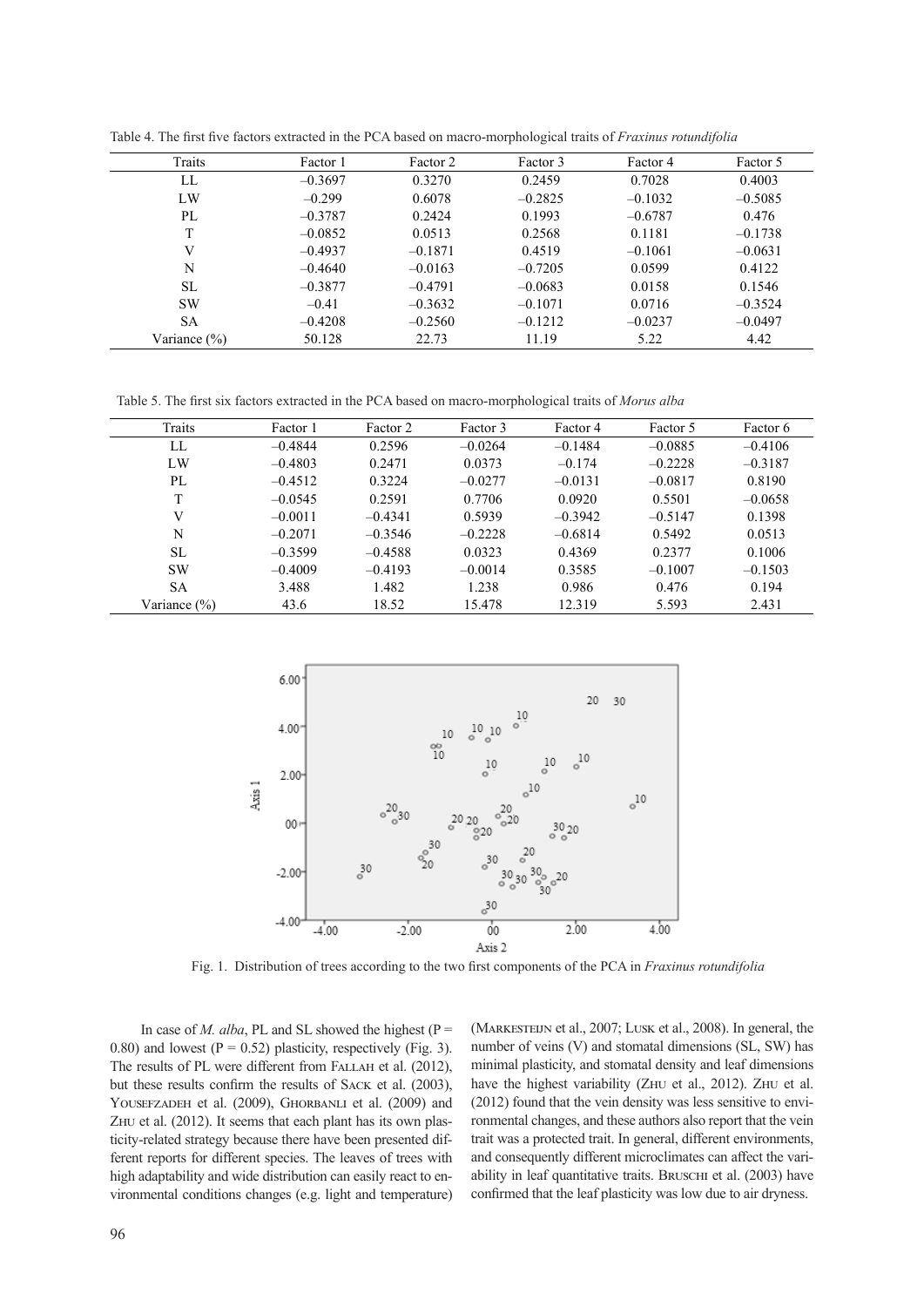#### **Leaf micromorphological traits (Stomatal traits)**

Our results show that the *F. rotundifolia* guard cells are positioned at the same level as the epidermal surface (Fig. 4). This finding is consistent with the results presented by YOUSEFZADEH et al. (2011) and PARIDARI et al. (2012). In general, environmental factors impact the position of stomata, so that trees growing near motorways experience drier conditions than trees growing at farther distances. The stomata in pollution-stressed trees are situated at the same or lower level relative to their adjacent epidermal cells. One of the mechanisms the plant species develop in moist site conditions is forming their stomata at a higher level relative to their epidermal cells (KLIMKO and Wiland-Szymanska, 2008).

Two different types of leaf stomata were identified in case of *M. alba* at the distance of 10 m from the road. In Fig. 1. Distribution of the first type, the guard cells are located at the same level stomata pores more open with inc as the epidermal surface (Fig. 5a), while in the other type, the guard cells are located at a higher level compared to the epidermal cells (Fig. 5b). At a distance of 20 m from such as water availability are

the road, most stomata were located at lower levels relative to the epidermal cells (Fig. 5c). Finally, most of the stomata were at the same level relative to the epidermal cells at a distance of 30 m from the road (Fig. 5d). In plants exposed to a variety of environmental stresses, the plant stomata are covered with a cuticle layer and they occur at a lower level compared to the epidermal cells. The cuticle layer in plants acts as the main barrier against water loss, insects, and fungal diseases and it also serves as the first protective layer of plants against harmful solar radiation. The physical and chemical properties of the cuticle layer are influenced by climatic conditions; correspondingly, this layer controls the plant response to the environmental stress (Dopp and Poveda, 2003).

Unexpectedly, it was observed that the status of the stomata (pores) opening in *M. alba* was the same – closed at all the three studied distances from the road (Fig. 6). In case of *F. rotundifolia,* the result was different, with the stomata pores more open with increasing distance from the road (Fig. 7). The stomata density and size and their phenotypic plasticity are influenced by various factors, such as water availability and temperature (LUOMALA



Fig. 2. Distribution of trees according to the two first components of the PCA in *Morus alba*. Fig. 2. Distribution of trees according to the two first components of the PCA in *Morus alba*.



Fig. 3. The variability of leaf morphological traits in *Fraxinus rotundifolia* and *Morus alba.*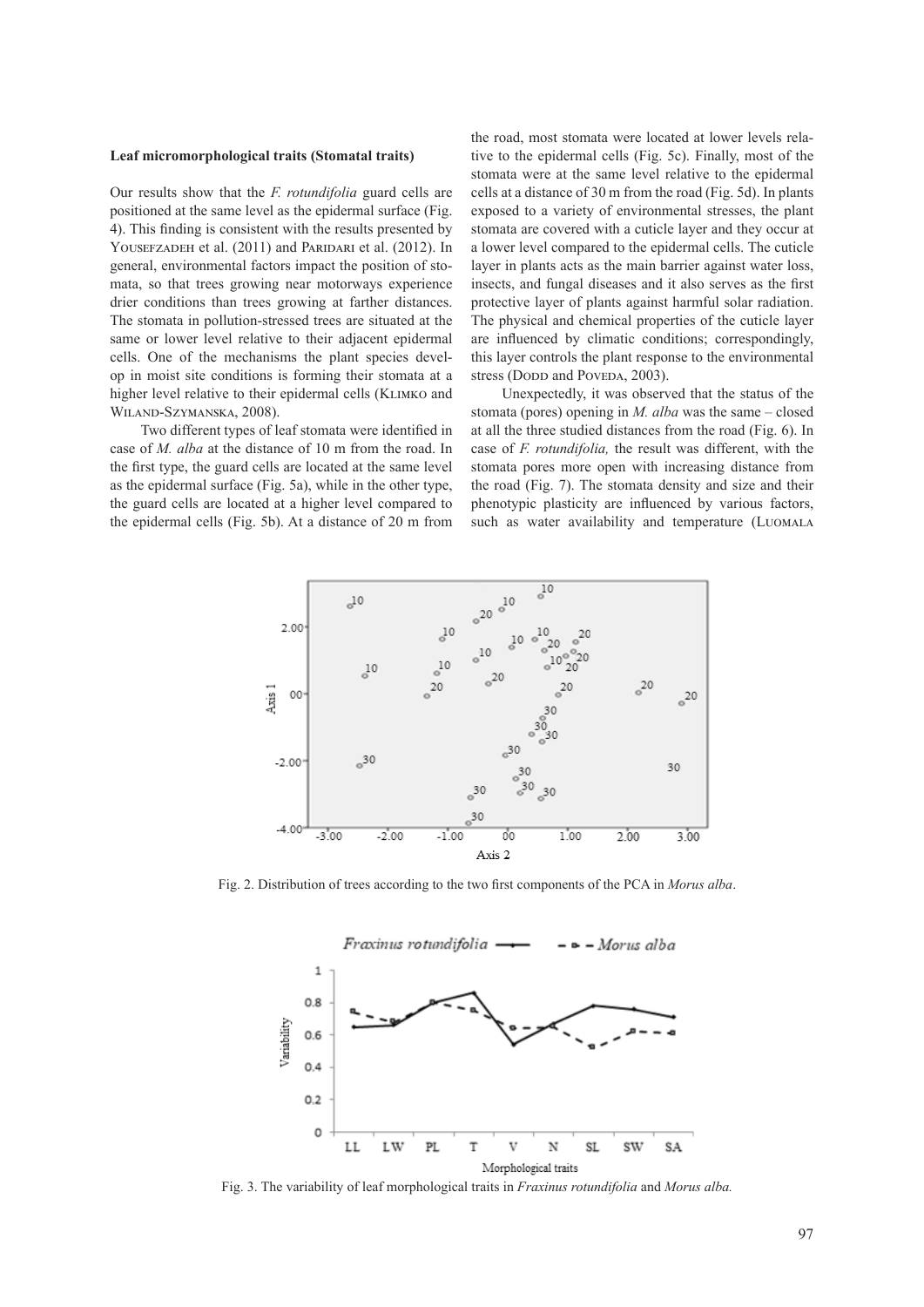

m, (magnification 1,000 $\times$ ), b) distance of 20 m (magnification 400 $\times$ ), c) distance of 30 m (magnification 1,000 $\times$ ). Fig. 4. SEM photomicrographs of the position of *Fraxinus rotundifolia* stomata relative to epidermal cells: a) distance of 10

et al., 2005); leaf position (WOODRUFF et al., 2008); air pollution (Riikonen et al., 2010); light and UV radiation (GITZ et al., 2004); oxygen (RAMONELL et al., 2001); plant hormones (DAVIES and MANSFIELD, 1987) and atmospheric humidity (SCHULZE et al., 1987). When plants are exposed to stressful conditions, they choose different ways to withstand these conditions. Exposing to heavy metals resulting from traffic pollution leads to symptoms similar to those of drought stress, which leads to stomatal closure under stress (Dineva, 2006; Kulshreshtha, 2009; Cai and Shi, 2009). The sensitivity of the *M. alba* to the traffic-pollutants leads to stomatal blockage which would reduce photosynthesis

and growth rates. Stomata opening and closure are of vital importance for gas exchange, in some species, however, the pollution stress leads to stomatal blockage, which reduces carbon stabilization in plants. The lack of change in stomata opening relative to the air pollution in this area, as a mechanism in some plants, indicates the relative resistance of these plants, as this was clearly evident in case of *F. rotundifolia* (Fig. 7).

# **Conclusion**

In general, the results of this study show that pollutants



epidermal cells (magnification 1,000×): a) same level, b) higher level, c) lower level, d) same level. Fig. 5. SEM photomicrographs of position of *Morus alba* stomata relative to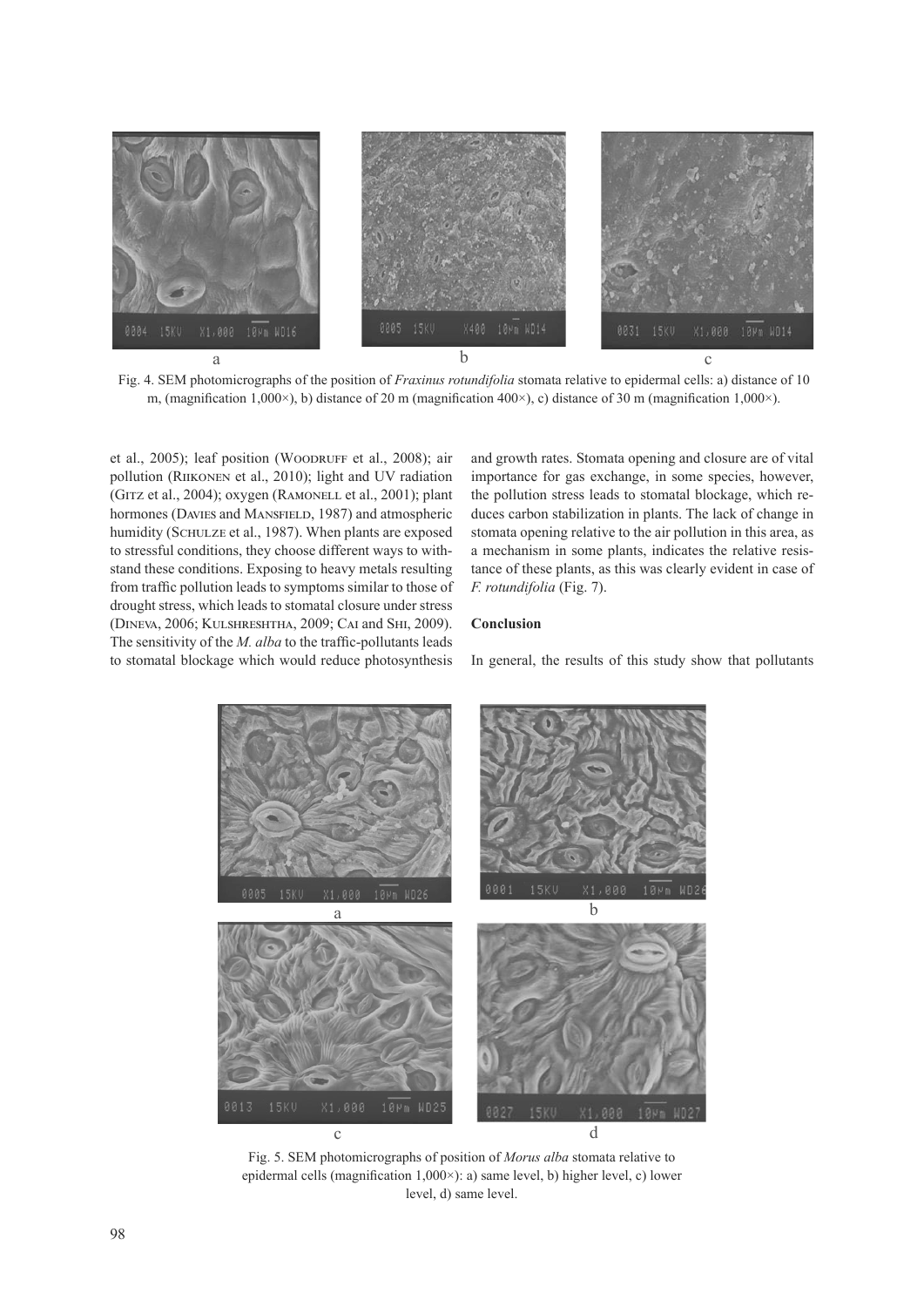from motor vehicles are an important cause of morphologif in the ventures are an important cause of morpholog-<br>ical and anatomical variations in tree leaves in the roadside as in stress-free co area. At distances close to the road, leaf and stomata dimensions (width and length) showed a significant decrease compared to more remote distances (away from the road). The results also show that in both species, *Morus alba* and *Fraxinus rotundifolia*, the petiole length (PL) and number of leaf teeth (T) manifested the highest plasticity, and the number of veins (V) showed the lowest plasticity due to environmental conditions. Consequently, it can be concluded that this trait is related to genetic features. The results of the discriminant analysis carried out on the populations of *F. rotundifolia* and *M. alba* were also indicative for the grouping accuracy in both species. In consistence with  $\frac{\log y}{\log x}$  (Iran) E these results, the principal component analysis and distribution of tree individuals showed that this distribution T. BAGERIEHNAJAR, M., 2010. The survey of diversity in well corresponded to the leaf morphological traits. The leaf, branch and fr different position of guard cells relative to the epidermal cells dependent on environmental conditions is another

mechanism developed in plants under stressed conditions, as in stress-free conditions, guard cells and epidermis are situated at the same level. Stomata closing in *M. alba* leaves at all three distances from the roadside indicates the sensitivity of this species to pollution and perhaps its lower resistance compared to *F. rotundifolia*.

## **References**

- Akbarian, M.R., Tabari, M., Akbarinia, M., Zarafshar, M., Meave, J.A., Yousefzadeh, H., Satarian, A., 2011. Effects of elevation gradient on leaf and stomata morphology of Caucasian alder (Alnus subcordata) in Hyrcanian forests (Iran). *Folia Oecologica*, 38 (1): 1–7.
- Akhondnezhad, S., Nejadsattari, T., Sattarian, A., Asri, Y., Bageriehnajar, M., 2010. The survey of diversity in leaf, branch and fruit morphological characters of Carpinus betulus in various geographical conditions. *Plant Science Researches*, 5 (3): 64–72.
- Amini, F., Fattah Ravandi, N., Askary Mehrabadi, M.,



(magnification 3,000 $\times$ ), b) distance of 20 m from the road (magnification 1,000 $\times$ ), c) distance of 30 m from the road (magni-Fig. 6. Status of stomata opening (pore) in *Morus alba* leaves: a) distance of 10 m from the road fication  $1,000\times$ ).

 $\ldots$   $\ldots$   $\ldots$   $\ldots$   $\ldots$   $\ldots$   $\ldots$   $\ldots$   $\ldots$   $\ldots$ 



(magnification 1,000 $\times$ ), b) distance of 20 m from the road (magnification 3,000 $\times$ ), c) distance of 30 m from the road 1,000×), b) distance of 20 m from the road (magnification 3,000×), c) distance of 30 m from the road (magnification ,3000×). Fig. 7. Status of stomata opening (pore) in *Fraxinus rotundifolia* leaves: a) distance of 10 m from the road (magnification, 3000×).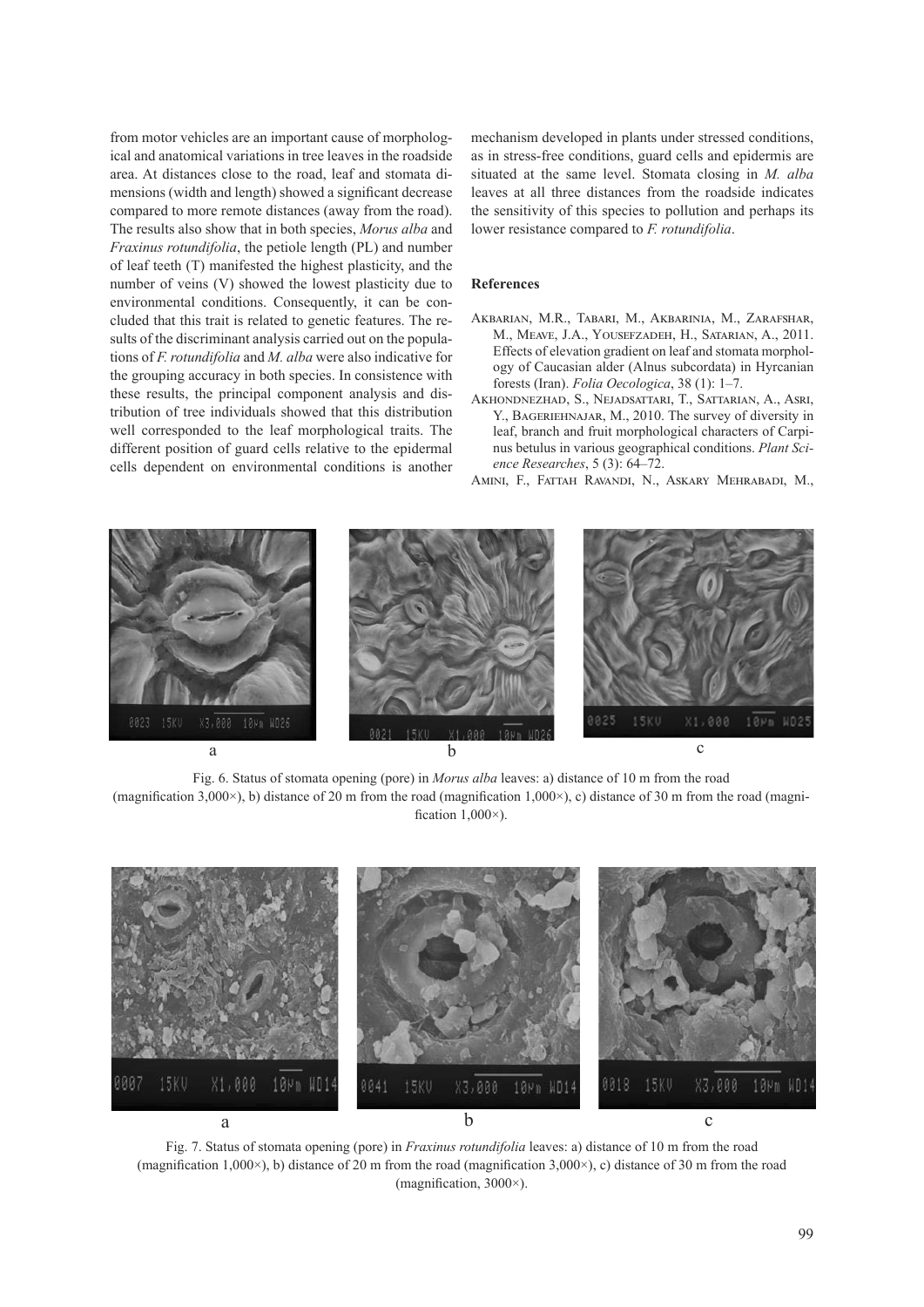2016. Anatomical study of the air pollution effect on Robinia pseudoacacia and Ailanthus altisima leaves near to Iran Aluminum Co. (IRALCO). *Cell and Tissue*, 6 (4): 501–511.

- Arriaga, M.O., Stampacchio, M.L., Pepi, M.G.F., 2014. Use of epidermal characters as bioindicators of environmental pollution. *Multequina*, 23: 41–53.
- Babapour, Z., Shafiebanaj, A., Seyyedi, N., 2014. The effect of air pollution on the maximum width and leaf area of Acer negundo. In *The second national conference on forest science*. Tehran: Forestry Students Association of Tehran University. 6 p. (In Persian).
- BRUSCHI, P., 2003. Within- and among-tree variation in leaf morphology of Quercus petraea (Matt.) Liebl. natural populations. *Trees*, 17: 164–172.
- Cai, Q., Shi, G., 2009. Leaf plasticity in peanut (Arachis hypogaea L.) in response to heavy metal stress. *Environmental and Experimental Botany*, 67: 112–117.
- Celik, A., Kartal, A.A., Akdoğan, A., Kaska, Y., 2005. Determining the heavy metal pollution in Denizli (Turkey) by using Robinio pseudo-acacia L. *Environment International*, 31 (1): 105–112.
- DAVIES, W.J., MANSFIELD, T.A., 1987. Auxins and stoma. In Zieger, E., Farquhar, G.D., Cowan, I.R. (eds). *Stomatal function*. Stanford: Stanford University Press, p. 293–307.
- Dineva, S., 2006. Development of leaf blades of Acer platanoides in industrially contaminated environment. *Dendrobiology*, 55: 25–32.
- Dodd, R.S., Poveda, M.M., 2003. Environmental gradients and population divergence contribute to variation in cuticular wax composition in Juniperus communis. *Biochemical Systematics and Ecology*, 31: 1257–1270.
- Espahbodi, K., Mirzaiee Nadoushan, H., Tabari, M., Akbarinia, M., 2006. Investigation of genetic variation of wild service (Sorbus torminalis (L.) Crantz), using morphological analysis of fruits and leaves. *Pajouhesh and Sazandegi*. 72: 44–57.
- Fallah, H., Tabari, M., Azadfar, D., Babaei, F., 2012. Investigation of genetic diversity in endangered stands of Populus caspica Bornm. of sub-mountain forests in north of Iran. *Iranian Journal of Rangelands and Forests Plant Breeding and Genetic Research*, 19 (2): 289–303.
- Ghorbanli, M., Bakhshi khaniki, G., Bakand, Z., 2009. Air pollution effects on fresh and dry weight, amount of proline, number of stomata, trichome and epidermal cells in Nerium oleander and Robinia pseudoacacia in Tehran city. *Pajouhesh and Sazandegi*, 77: 28–34.
- Gitz, D.C., Liu-Gitz, L., Britz, S.J., Sullivian, J.H., 2004. Ultraviolet-B effects on stomatal density, water use efficiency, and stable carbon isotope discrimination in four glasshouse-grown soybean (Glycine max cultivars). *Environmental and Experimental Botany*, 53: 343–355.
- GOSTIN, I.N., 2009. Air pollution effects on the leaf structure of some Fabaceae species. *Notulae Botanicae Horti Agrobotanici Cluj-Napoca*, 37 (2): 57–63.
- Ianovici, N., Andrei, M., Feroiu, B., Muntean, H.E., Danciu, R., Pupăză, E., 2011. Particularitati anatomice si adaptari ecologice ale frunzelor speciilor genului Plantago. *Natura – Biologie. Seria III*, 53 (2): 163–194.
- Klimko, M., Wiland-Szymańska, J., 2008. Scanning electron microscopic studies of leaf surface in taxa of genus Dracaena L. (Dracaenaceae). *Botanica Steciana*, 12:  $1 - 22.$
- Kulshreshtha, K., Rai, A., Mohanty, C.S., Roy, R.K. SHARMA, S.C., 2009. Particulate pollution mitigating ability of some plant species. *International Journal of Envi-*

*ronment Research*, 3 (1): 137–142.

- LAGHARI, S.K., ZAIDI, M.A., 2013. Effect of air pollution on the leaf morphology of common plant species of Quetta city. *Pakistan Journal of Botany*, 45 (S1): 447–454.
- Luomala, E.M., Laitinen, K., Sutinen, S., Kellomaki, S., Vapaavuori, E., 2005. Stomatal density, anatomy and nutrient concentrations of Scots pine needles are affected by elevated CO2 and temperature. *Plant, Cell and Environment*, 28: 733–749.
- Lusk, C., Reich, P.B., Montgomery, R.A., Ackerly, D.D., Cavender-Bares, J., 2008. Growth, biomass allocation, and crown morphology of understory sugar maple, yellow birch, and beech. *Ecoscience*, 7: 345–356.
- Machava, J., Timko, Ľ., Šustek, Z., Bublinec, E., 2016. State of Carabid assemblages in forest ecosystem previously affected by high levels of heavy metals Cu and Pb. *Folia Oecologica*, 43 (2), p. 208–212.
- MARKESTEIJN, L., POORTER, L., BONGERS, F., 2007. Light-dependent leaf trait variation in 43 tropical dry tree species. *American Journal of Botany*, 94 (4): 515–525.
- Molashahi, M., Feizi, V., 2014. The impact of environmental pollution on the morphologhy of leaf tree in urban green space. In *Second national conference of environmental and technical studies*. Hamedan: The Hagmatana Association for Environmental Assessment. 10 p. (In Persian).
- Molashahi, M., Alimohammadin, H., Hosseni, S.M., Feizi, V., Riyahi Bakhtiari, A., 2014. Zoning of Tehran's air pollution with heavy metals using the leaves of berry species. *Geography and Environmental Hazards*, 7: 69–84.
- PARIDARI, I.C., JALALI, S.G., SONBOLI, A., ZARAFSHAR, M., BRUSCHI, P., 2013. Leaf macro-and micro-morphological altitudinal variability of Carpinus betulus in the Hyrcanian forest (Iran). *Journal of Forestry Research*, 24 (2): 301–307.
- Pourkhabbaz, A.R., Rastin, N., Olbrich, A., Langenfeldheiser, R., Polle, A., 2010. Influence of environmental pollution on leaf properties of urban plane trees, Platanus orientalis L. *The Bulletin of Environmental Contamination and Toxicology*, 85 (3): 251–255.
- Rahman, J.K., 2015. Response of two crop plants to dust deposition. *Zanco Journal of Pure and Applied Sciences*, 27  $(2): 1-6.$
- Rai, P.K., 2016. Biodiversity of roadside plants and their response to air pollution in an Indo-Burma hotspot region: implications for urban ecosystem restoration. *Asia-Pacific Biodiversity*, 9 (1): 47-55.
- Raina, A.K., Bala, C., 2007. Effect of vehicular pollution on Polyalthia longifolia Benth. & HK. f. and Ipomoea cairica (L.) Sweet in Jammu, J and K. *Environment and Ecology*, 25 (4): 1103–1109.
- RAINA, A.K., BALA, C., 2011. Effect of vehicular pollution on Duranta repens L. in Jammu City. *Applied and Natural Science*, 3 (2): 211–218.
- Raina, A.K., Sharma, A., 2006. Assessment of air pollution and its impact on the leaves of some plant species. *Pollution Research*, 25 (3): 543–547.
- Ramonell, K.M., Kuang, A., Porterfield, D.M., 2001. Influence of atmospheric oxygen on leaf structure and starch deposition in Arabidopsis thaliana. *Plant, Cell and Environment*, 24: 419–428.
- Rashidi, F., Jalili, A., Banaei Kafaki, S., Sagheb Talebi, K., 2011. Response of leaf anatomy in Ash (Fraxinus rotundifolia Mill.) to pollutant gases and climatic factors. *Iranian Journal of Forest*, 3 (2): 133–143.
- Riikonen, J., Percy, K.E., Kivimaenpaa, M., Kubiske, M.E., Nelson, N.D., Vapaavuori, E., Karnosky, D.F., 2010. Leaf size and surface characteristics of Betula papyrifera exposed to elevated CO<sub>2</sub> and O<sub>3</sub>. *Environmental Pollu-*